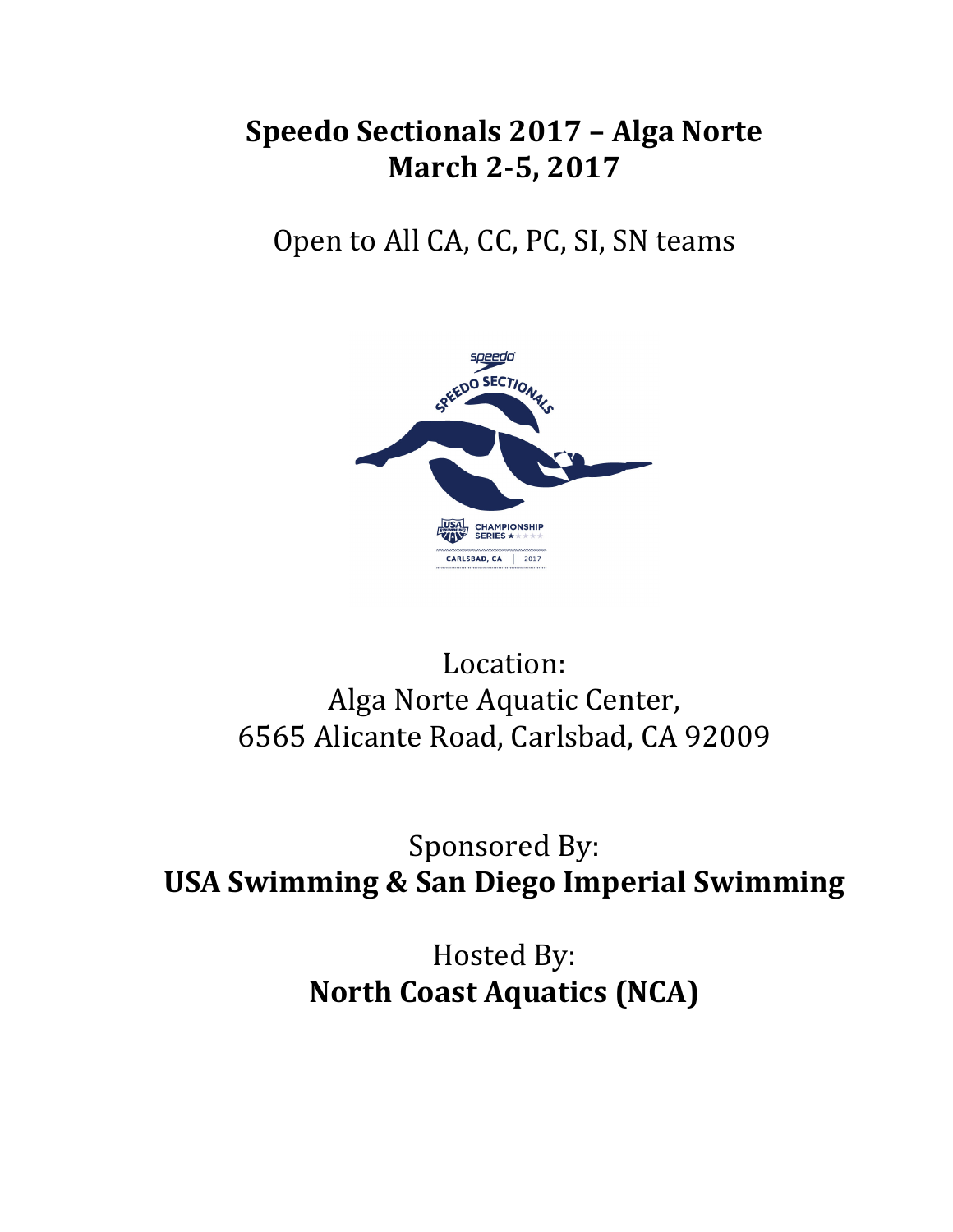## **Speedo Sectionals 2017 – Alga Norte California-Nevada March Championship**

SANCTIONED BY: SAN DIEGO IMPERIAL SWIMMING/USA SWIMMING **SANCTION** #: SI 17-13 **Held Under the Sanction of USA Swimming SPONSORED BY: San Diego Imperial & NCA DATES OF MEET:** March 2-5, 2017 **HEATS & FINALS** 

**START TIMES: Prelims 8:30 am Finals: March 2, 2017 4:00 p.m.** March 3-5<sup>th</sup>, 2017 5:00 p.m.

### ENTRIES DUE: DELIVERED by Wednesday, February 22<sup>nd</sup>, 2017-5PM

**Open to: CA, CC, PC, SI, SN athletes** 

**POOL:** Alga Norte Aquatic Center, 6565 Alicante Road, Carlsbad, CA 92009

**DIRECTIONS:** From the North, Take I-5 South, Exit Palomar Airport Road, right on El Camino, Left on Town Garden Road and then Right on to Alicante Road. The pool will be located on your right.

From the South, take I-5 North, Exit La Costa. Exit Right on to La Costa, then Left on to El Camino. Turn R on Poinsettia Lane and Left on Alicante Road. The pool will be located on your left. Parking will be free.

**COURSE:** Alga Norte Aquatic Center, 6565 Alicante Rd, Carlsbad, CA 92009. Phone (760) 268- 4777. 10 lane, 25 yard course with additional warm-up/down lanes. Colorado timing. The minimum water depth, measured in accordance with Article 103.2.3, is 14 feet, 0 inches at the start end and 7 feet, 0 inches at the turn end. The competition course has not been certified in accordance with Article  $104.2.2C(4)$ . Full city run snack bar available

**ELIGIBILITY:** Open to athletes in Central California, Pacific, Southern California, San Diego/Imperial and Sierra Nevada Swimming who hold 2017 USA Swimming *membership*. Entries accepted by OME or team electronic entry **ONLY**. Relay-only swimmers MUST be included in the team electronic entry file. Please designate unattached swimmers 'UN'. All TEAMS must be 2017 registered and have 2017 approved team charters. On deck registration is NOT permitted. If an entering team is not 2017 registered, all swimmers must swim as unattached "UN" at this meet and may not compete in relays

**QUALIFYING TIMES:** must be achieved **between January 1, 2015, and March 2, 2017**. Short Course Yard (SCY) qualifying times will be seeded first, followed by Long Course Meter (LCM), Short Course Meter (SCM), Bonus SCY, Bonus LCM, Bonus SCM. Athletes may compete in no more than  $six(6)$  individual events (may enter all events qualified). Swimmers may compete in no more than three (3) individual events per day. A swimmer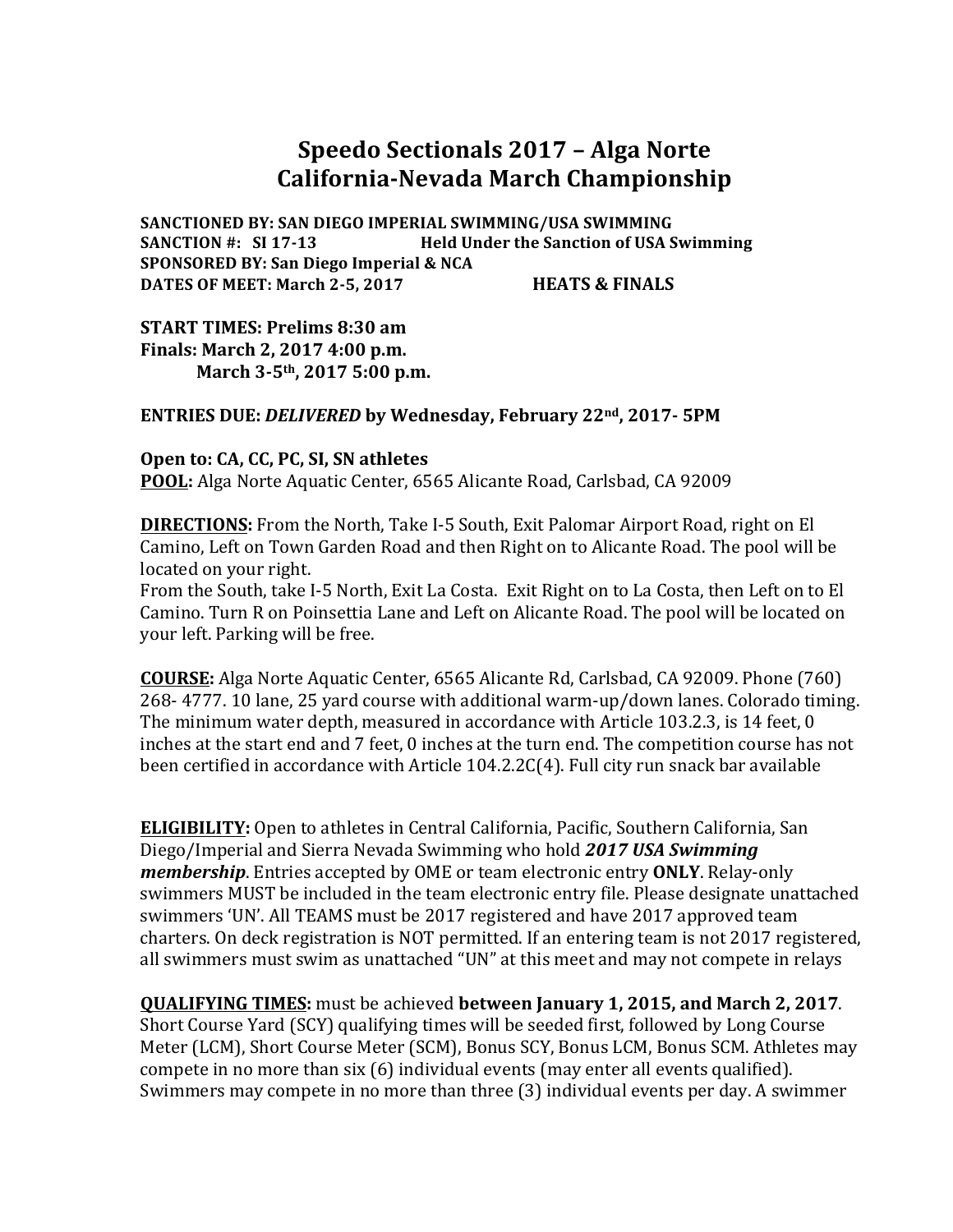with 5 or fewer qualifying times may enter one  $(1)$  additional bonus event (labeled "B" on entry), IF he/she has achieved the listed bonus time standard. NEW (no updates) entry times achieved  $2/20/17-2/26/17$  may be entered by the Meet Administrative Referee when submitted by e-mail by MIDNIGHT  $2/26/17$  to coachkristyn@ncaswim.com. If a qualifying time is achieved in an event that the athlete has currently entered as bonus event, he/she can use the qualifying time to enter that event and add an additional bonus event, as long as he/she has five  $(5)$  or fewer total qualifying events.

**COACHES MEETING:** 2:00 pm, Thursday, March 2, 2017, at Alga Norte Aquatic Center. A representative from each team must attend.

### **ENTRY INTO THE MEET**

**ENTRY:** All entries must be submitted and received electronically via USA Swimming **OME** or team electronic file. OME is the PREFERED method of entry. Team electronic **entry (non-OME)** is to be sent via email with entry file and meet entry report as attachments to coachkristyn@ncaswim.com. Please use the event file provided on the NCA website for electronic entries (www.ncaswim.com). The electronic entry file must be accompanied by a printout (signed by the coach) including the proof of time **for all individual and relay events.** When entering electronically, "Y" or "L" must be indicated on proof-of-time sheet and bonus events must be indicated as "YB" or "LB" on proof-of-time sheet. For relays, accurately complete the Official Team Relay Entry form. All teams MUST submit the Meet Entry Recap sheet, whether or not entering relays.

**ENTRY FEES:** \$11.00 per Individual Event and a \$10 per Swimmer surcharge must accompany team entry form (plus \$2/swimmer for OME entry). **Relays: \$24.00 per relay team entered. Relay only swimmers MUST be listed on team entry form and pay** swimmer surcharges. Relay only swimmers may NOT be deck entered. There are no **refunds.**

**Time Trials entry fee: \$15.** 

For non-OME Team entries made via the internet (email), the team check must be **postmarked** WITHIN 48 HOURS OF THE EMAIL DATE STAMP. **Make CHECKS PAYABLE to: NORTH COAST AQUATICS and MAIL with a copy of ENTRY FORMS** to: **North Coast Aquatics c/o Jeff Pease 7291 Surfbird Circle, Carlsbad, CA. 92011 EMAIL** to: coachkristyn@ncaswim.com

**ENTRIES CLOSE:** Entries must be received by Wednesday, February 22, 2017. Next day delivery service with tracking is recommended (ex: USPS, Fed Ex, UPS, or Airborne). **You** must sign for 'no signature required' on shipping label. Certified, registered, or special delivery mail - OR- delivery service (with tracking) requiring signature at **time of delivery will be rejected**. NEW (no time updates) entry times achieved  $2/20/17$ -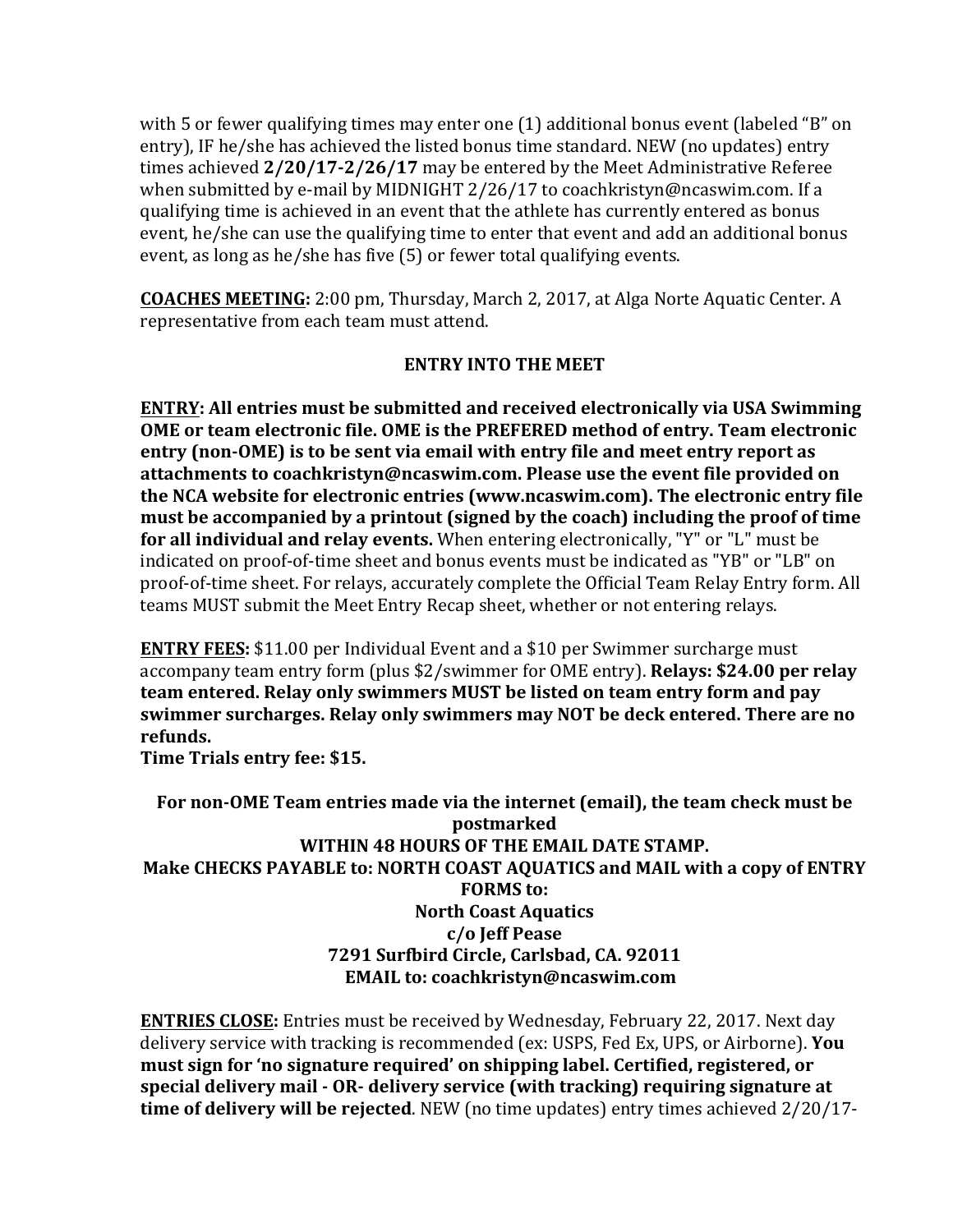$2/26/17$  may be entered by the Meet Administrative Referee where submitted by e-mail by MIDNIGHT 2/26/17 to coachkristyn@ncaswim.com.

### **RULES AND PROCEDURES**

**MEET REFEREE:** Meet Referee will be in charge of the meet. Any questions regarding the conduct of the meet should be made directly to that person.

**RULES:** USA Swimming Rules and National Championship procedures will govern. Meet entry times must be designated 'Y' for vards or 'L' for meters. The National Championship scratch procedures will be used for prelims and finals. In order, there will be a "C", "B" and "A" Final for all events except 1000 and 1650 freestyle and relays. All entered swimmers (including RELAY ONLY) must be on a team entry form. Positive check-in for the 1000 and 1650 Freestyle AND ALL Relays is required by the day's scratch deadline.

**RECORDING DEVICES & MEDIA NOTICE:** The use of audio-visual recording devices, including cell phones, is not permitted in the locker rooms, changing areas or restrooms. Recording devices are not permitted behind the starting blocks during the starting sequence through the meet. This meet may be covered by the media, including photographs, video, web casting and other forms of obtaining images of athletes participating in the meet. Entry into this meet is acknowledgement and consent to this fact.

**DRONES:** Operation of a drone, or any other flying apparatus, is prohibited over the venue (pools, athlete/coach areas, spectator areas and open ceiling locker rooms) any time athletes, coaches, officials and/or spectators are present.

**SWIMWEAR:** Swimwear must conform to USA Swimming rule 102.8. Only swimsuits complying with FINA swimsuit specifications may be worn in any USA Swimming sanctioned or approved competition.

**DECK CHANGES:** Deck changes are prohibited.

**RACING START CERTIFICATION:** Any swimmer entered in the meet must be certified by a USA Swimming member coach as being proficient in performing a racing start, or must start each race from within the water. When unaccompanied by a member coach, it is the responsibility of the swimmer or swimmers' legal guardian to ensure compliance with this requirement. 

**PROOF OF TIME:** This is a proof of time meet. The meet host will verify all entries against the USA Swimming SWIMS time database. An unverified entry time must be proven by the scratch deadline or the swimmer/relay team will be scratched from that event. Only swimmers/relay teams with verified times will be seeded. Entry times not proven by the scratch deadline shall be subject to the "Responsibility Clause" in USA Swimming Rules and Regulations (207.8.5A). **NOTE:** Proof of Time is required through SWIMS, the national times database, or recognized FINA competitions. Times must be achieved at (a) a USA Swimming sanctioned competition; (b) a USA Swimming observed competition; (c) a USA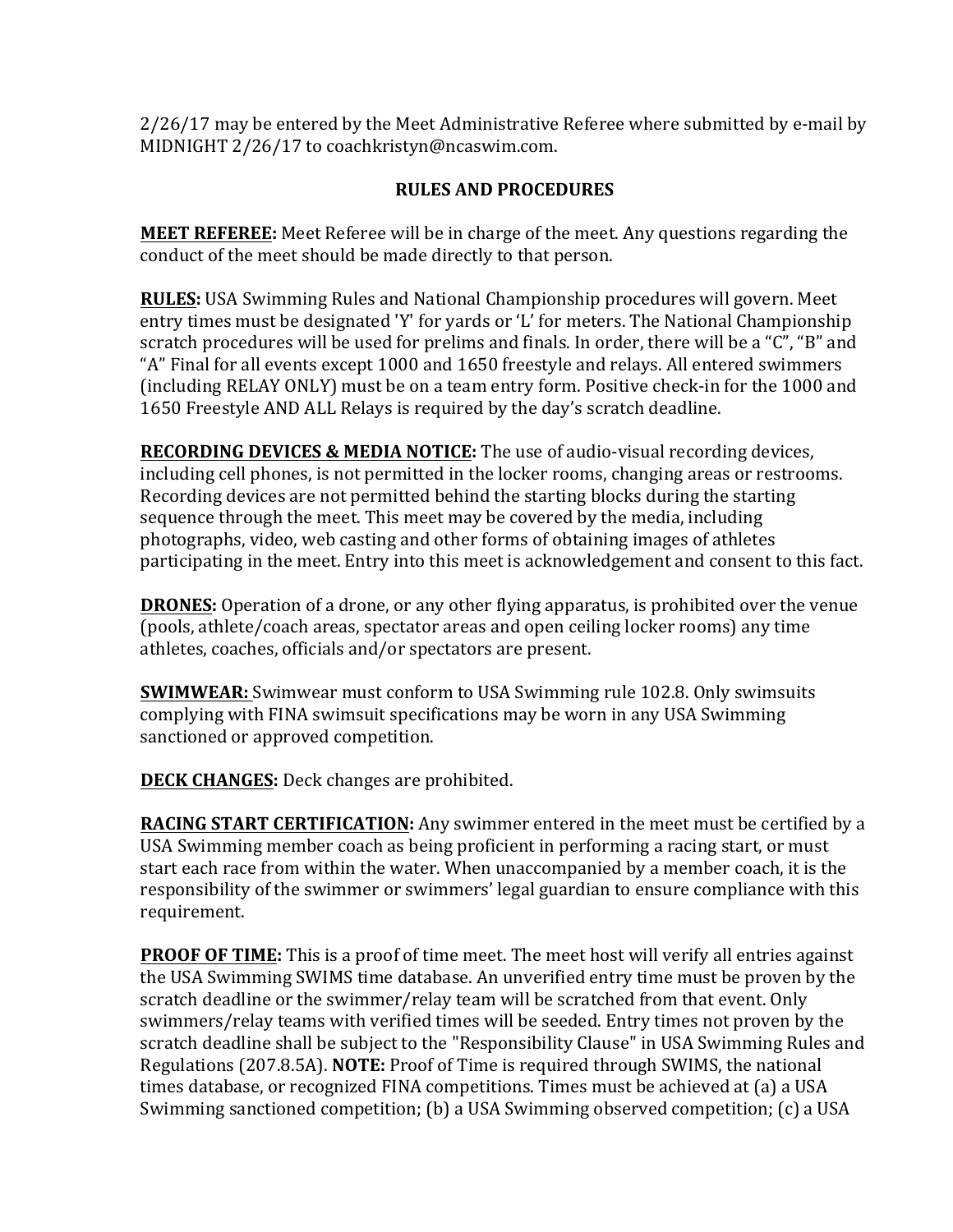Swimming approved competition; or  $(d)$  a FINA approved competition. Times in this database are not meet entry, only proof of entered time.

**SCRATCH DEADLINES: Positive check-in deadline for women's 1000 and Men's 1650 Freestyle is Thursday 3:15 pm. Scratch deadline for Friday events is Thursday 4:30 pm.** On Friday and Saturday 5:30 pm is the scratch deadline for the next day's events. **Swimmer who fails to scratch and 'no shows' a prelim or timed final event will be removed from all remaining events that day and must positive check in for all** subsequent individual events. A swimmer who fails to scratch and 'no shows' a Final, will be removed from the meet. Scratches for Thursday's events may be submitted via email before 2:00 pm Thursday to coachkristyn@ncaswim.com.

**POSITIVE CHECK IN: Women's 1000 Freestyle and Men's 1650 Freestyle: Deadline-**Thursday, March 2<sup>nd</sup>, 2017 at 2:15 PM. Women's 1650 and Men's 1000 Freestyle: **Deadline-** Saturday, 30 Minutes after start of Finals, to be seeded by time. ALL RELAYS: By scratch deadline for the next day's events.

**SPECIAL NOTES:** ALL preliminary heats of events will be swum fastest-to-slowest. Additionally, the 500 Freestyle, 400 IM and 1000/1650 Freestyle (except fastest heat on Monday) will be swum fastest-to-slowest, alternating women and men's heats. Fastest heat of women's  $1650$  Freestyle  $(#27)$  will be swum after the men's  $100$  Freestyle A Final (Event #26). Fastest heat of the men's  $1000$  (#30) will be swum after the men's  $200$ Backstroke A Final (#29). **Flights:** If the timeline warrants, the preliminary heats will be swum in 'A' and 'B' flights. There will be 7 preliminary heats of each event in the 'A' flight followed by a brief 'practice start' break, followed by the 'B' flight for the remaining heats. FLIGHT DECISION WILL BE ANNOUNCED MONDAY, February 27<sup>th</sup>, 2017, on NCA website.

**RELAYS:** A team may enter no more than two relays in each relay event. Relays must be pre-entered; relay times must be provable by team or aggregate. A swimmer may be used only once to prove a relay in each relay event. Relays must CHECK-IN by the scratch deadline for the day swum. **Relay Only swimmers must be listed on the team entry form.** Relays will be contested at the end of Finals Friday through Sunday. Relays will be swum in the National format: fastest two heats of women (slow to fast), fastest two heats of men (slow to fast), remaining heats alternating women and men, fast to slow. There will be an option to swim the Medley Relay on Sunday at the conclusion of prelims (before the 1650/1000 freestyle). Sunday afternoon relays will be swum fast to slow. Option must be declared by scratch deadline (5:30 pm) on Saturday.

**AWARDS:** Team awards: first through third place in each division. Large, Medium, and Small Team Divisions will be based on the number of individual events entered by a team. High point award: The top male and female swimmer. Individual event awards: first through eighth place. Relay awards: first through third place. Scoring to be as follows: 32-28-27-26-25-24-23-22; 20- 17-16-15-14-13-12-11; 9-7-6-5-4-3-2-1, relay scoring will have double the point value. Divisional scoring will be based on the 24 places, points applied towards team's overall score in team's division. No tiered Scoring by Division. There will be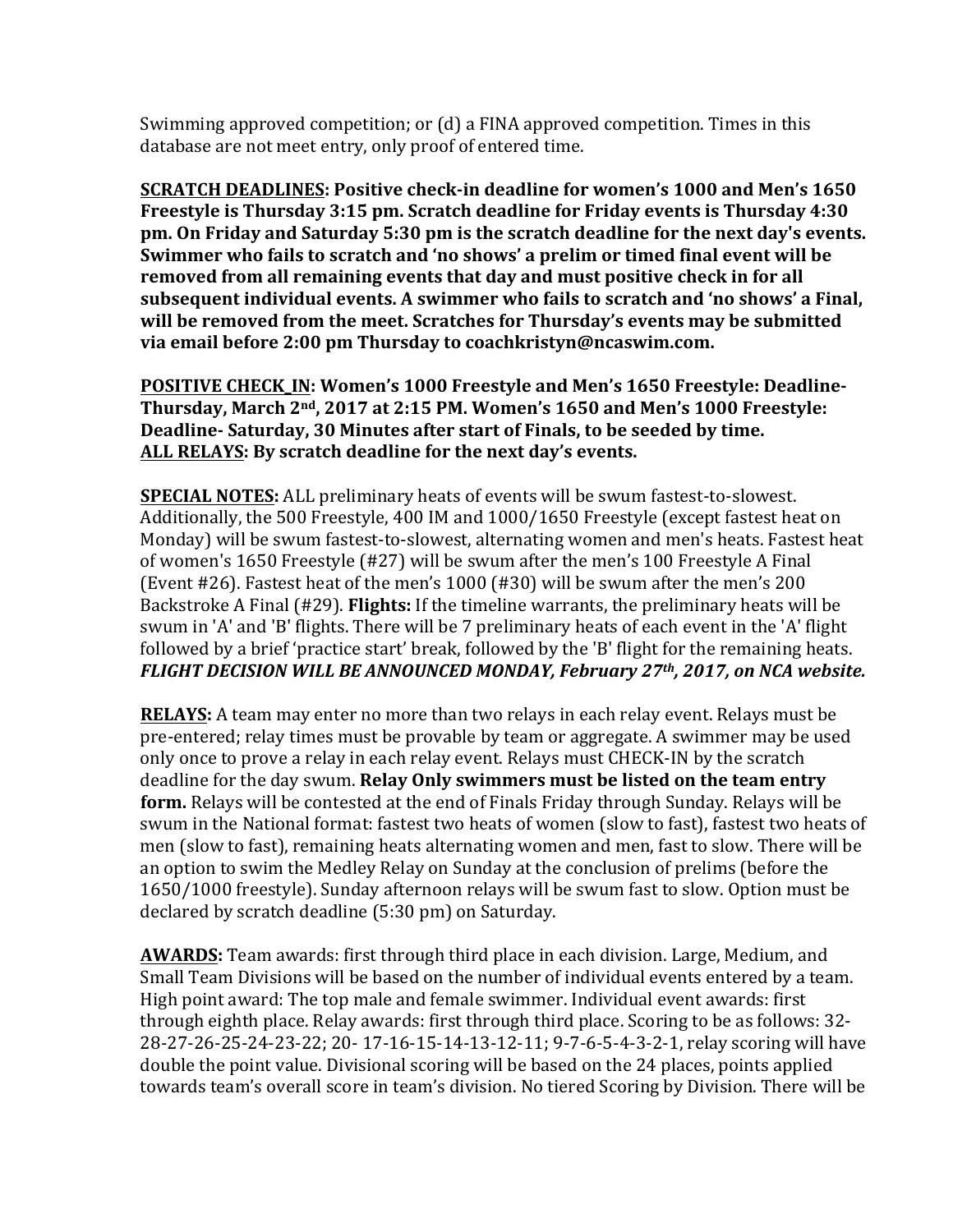a "Coach of the Meet" award to be balloted on the final day of the meet during the preliminaries. 

**TIME TRIALS:** Sanction: # SI 17-12- Held Under the Sanction of USA Swimming Entry Fee: \$15.00 per event (enter at Admin Table). Limit: two (2) for the meet Time Trials will be swum, time permitting, at the discretion of the meet referee. Open to swimmers entered in individual events. Based on meet entries Time Trials **may** be opened to Relay Only swimmers; decision made and announced Monday, February 27<sup>th</sup>, 2017.

**WARM-UP:** Friday through Sunday: From 6:30 -7:30 am and 3:30– 4:00 pm, the competition course will be open for general warm-up - NO DIVING. From 7:30-8:20 am and 4-4:50 pm –Competition Pool Lanes 1 & 8 will be designated for push-pace work: 2 & 7 will be sprint lanes, one-way from the blocks under USA Swimming member coach supervision. Practice starts only in the sprint lanes. Pace or sprint lanes may be opened as needed by the referee. Lanes will be available for warm-up/cool down at all times in the separate warmup pool. No Diving at any time in this pool. Pace lanes in that pool will be designated by the referee, as needed. No paddles, boards or fins will be allowed in the competition course.

**CLOSED DECK:** Please note, this meet will be run with a **CLOSED DECK**. Only coaches, officials, athletes and volunteers will be permitted on deck. You will need a deck pass to be on deck. Primary athlete seating will be on the adjacent patio in a covered, heated tent area. If possible, athletes should bring chairs. Limited athlete seating will also be available in designated sections of the indoor bleachers.

**OFFICIALS:** This meet has been approved as an Officials Qualifying Meet (QM15------) for N2 and N3 certification and recertification. Please see the San Diego Imperial Swimming web site (www.si-swimming.com) for applications to officiate at this meet.

**HOTEL INFORMATION:** Hotel information will be provided on the NCA website as it becomes available. Please check www.ncaswim.com for available rates.

### FOR INFORMATION: SAN DIEGO IMPERIAL SWIMMING 619-275-1292 IT IS UNDERSTOOD AND AGREED THAT USA SWIMMING SHALL BE FREE FROM ANY LIABILITIES OR CLAIMS FOR DAMAGES ARISING BY REASON OF INJURIES TO ANYONE **DURING THE CONDUCT OF THE MEET.**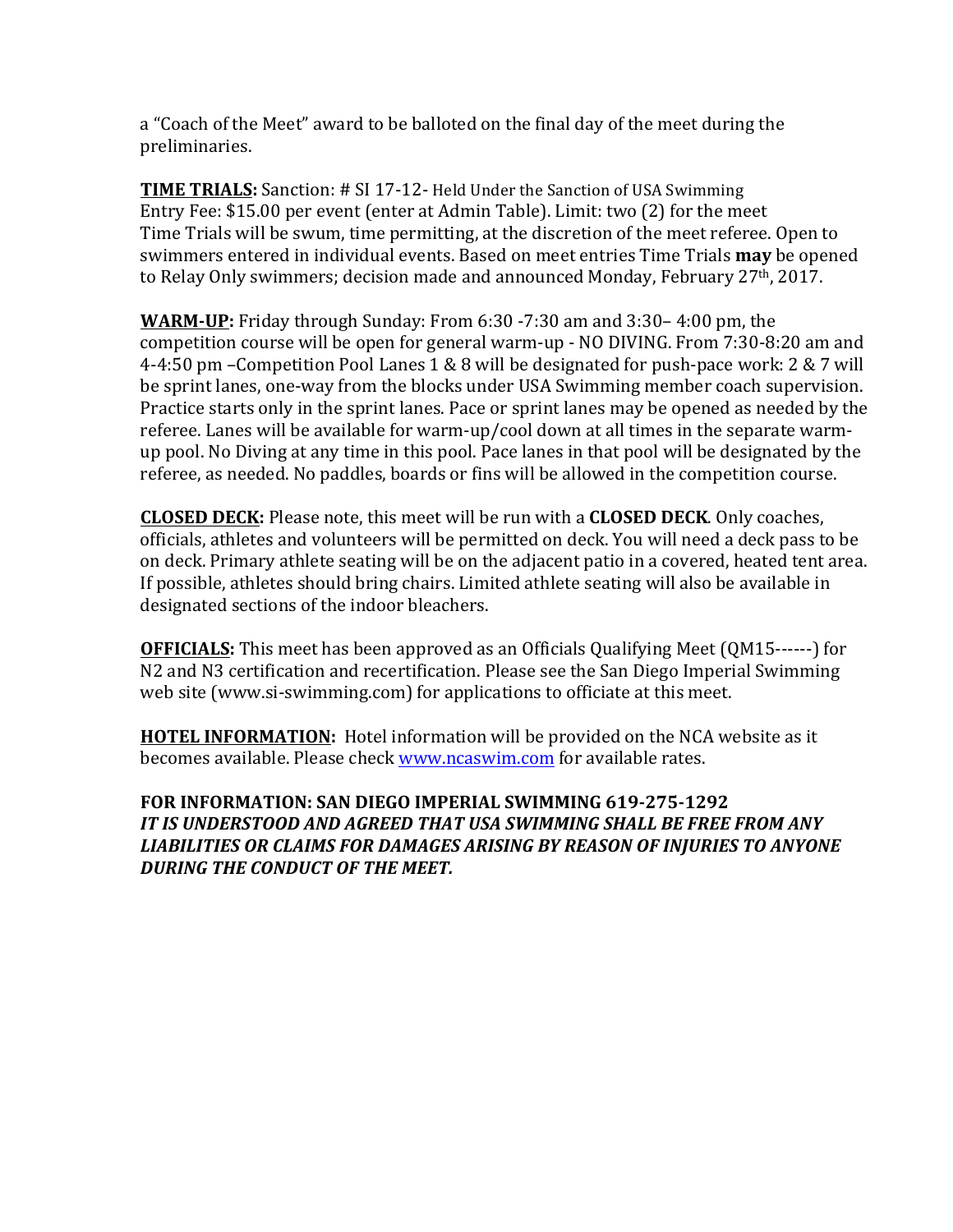### **Speedo Sectionals 2017 Carlsbad Order of Events and Time Standards**

| WOMEN | <b>YARDS</b> | <b>METERS</b> | <b>EVENTS</b>                       | <b>YARDS</b> | <b>METERS</b> | <b>MEN</b> |
|-------|--------------|---------------|-------------------------------------|--------------|---------------|------------|
|       |              |               | THURSDAY, MARCH 2, 2017             |              |               |            |
| 1     | 10:39.39     | 9:36.39       | <b>1000 Y FREESTYLE</b>             |              |               |            |
|       |              |               | <b>1650 Y FREESTYLE</b>             | 16:41.59     | 17:13.39      | 2          |
|       |              |               | <b>FRIDAY, MARCH 3, 2017</b>        |              |               |            |
| 3     | 58.19        | 1:06.89       | <b>100 Y BUTTERFLY</b>              | 52.69        | 1:00.59       | 4          |
| 5     | 5:08.79      | 4:39.79       | <b>500 Y FREESTYLE</b>              | 4:46.59      | 4:20.09       | 6          |
| 7     | 58.99        | 1:08.99       | <b>100 Y BACKSTROKE</b>             | 53.49        | 1:03.09       | 8          |
| 9     | 2:09.29      | 2:30.79       | 200 Y IND MEDLEY                    | 1:57.09      | 2:17.39       | 10         |
| 11    | 4:06.29      | 4:36.69       | <b>400 Y MEDLEY</b><br><b>RELAY</b> | 3:40.69      | 4:11.39       | 12         |

### SATURDAY, MARCH 4, 2017

| 13 | 2:08.89 | 2:26.59 | <b>200 Y BUTTERFLY</b>  | 1:55.79 | 2:14.09 | 14 |
|----|---------|---------|-------------------------|---------|---------|----|
| 15 | 1:07.39 | 1:18.39 | <b>100 Y BREASTROKE</b> | 59.89   | 1:10.79 | 16 |
| 17 | 1:55.29 | 2:13.19 | <b>200 Y FREESTYLE</b>  | 1:45.59 | 2:02.59 | 18 |
| 19 | 4:33.39 | 5:17.89 | 400 Y IND MEDLEY        | 4:11.89 | 4:52.19 | 20 |
| 21 | 24.59   | 28.59   | <b>50 Y FREESTYLE</b>   | 22.09   | 25.89   | 22 |
| 23 | 7:58.49 | 9:03.89 | <b>800 Y FREE RELAY</b> | 7:15.69 | 8:16.09 | 24 |

### **SUNDAY, MARCH 5 2017**

| 25  | 53.49    | 1:01.79 | <b>100 Y FREESTYLE</b>    | 47.79   | 55.89   | 26 |
|-----|----------|---------|---------------------------|---------|---------|----|
| 27  | 17:43.29 |         | 18:23.59 1650 Y FREESTYLE |         |         |    |
| -28 | 2:07.19  | 2:27.99 | <b>200 Y BACKSTROKE</b>   | 1:55.89 | 2:16.09 | 29 |
|     |          |         | <b>1000 Y FREESTYLE</b>   | 9:48.89 | 8:58.69 | 30 |
| -31 | 2.25.09  | 2:49.19 | <b>200 Y BREASTROKE</b>   | 2:09.89 | 2:33.39 | 32 |
| 33  | 3:41.09  | 4:10.89 | <b>400 Y FREE RELAY</b>   | 3:19.69 | 347.99  | 34 |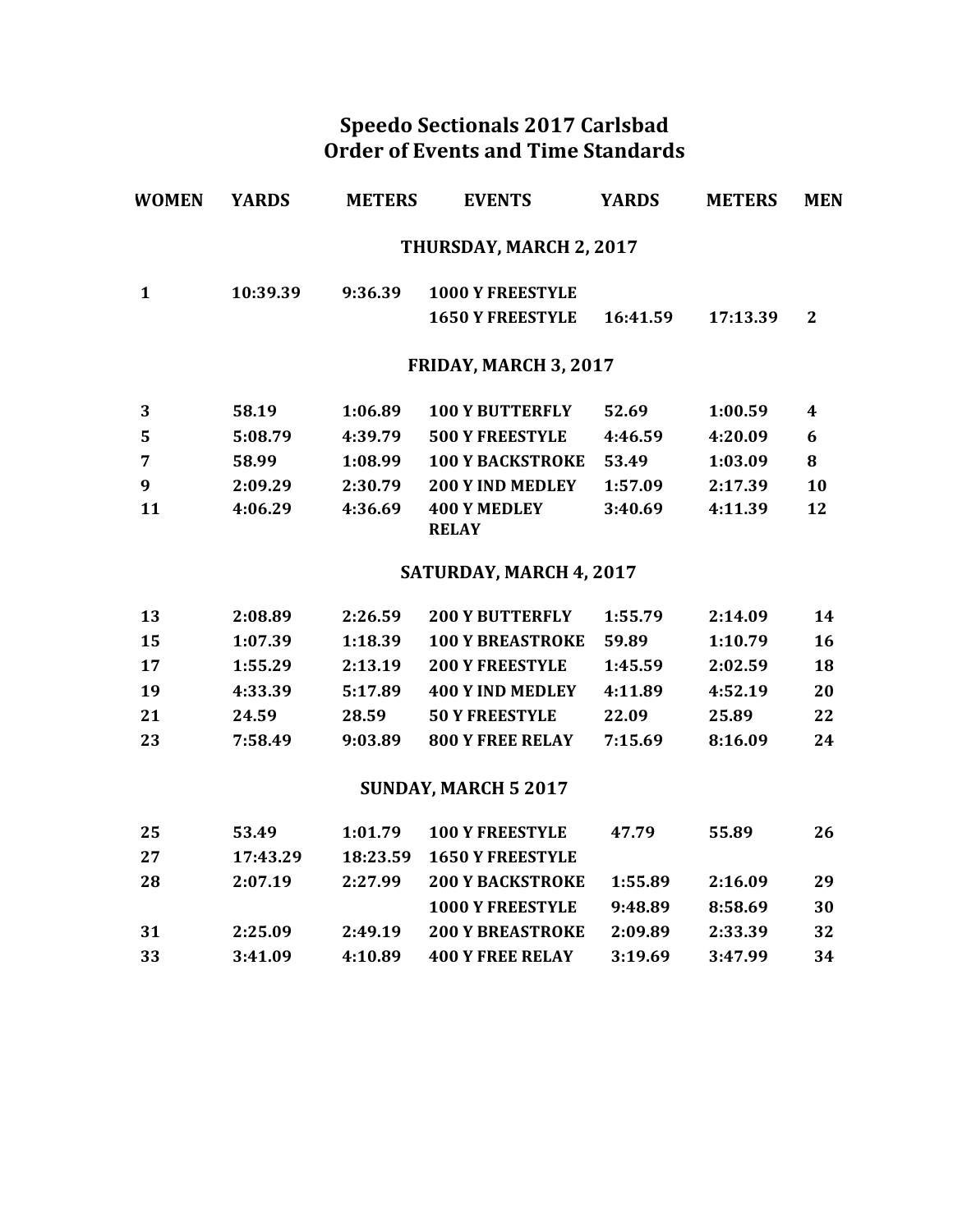### **Speedo Sectionals 2017-Carlsbad Bonus Time Event Standards WOMEN MEN**

| Yards    | <b>Meters</b> | <b>Event</b>                   | Yards    | <b>Meters</b> |
|----------|---------------|--------------------------------|----------|---------------|
| 25.29    | 29.19         | 50 Y Freestyle                 | 22.79    | 26.39         |
| 54.59    | 1:02:59       | 100 Y Freestyle                | 48.79    | 56.89         |
| 1:57.39  | 2:14.69       | <b>200 Y Freestyle</b>         | 1:47.79  | 2:04.89       |
| 5:13.09  | 4:42.49       | <b>500 Y Freestyle</b>         | 4:49.69  | 4:22.89       |
| 10:48.29 | 9:43.19       | 1000 Y Freestyle               | 9:59.69  | 9:03.59       |
| 17:56.49 | 18:42.89      | 1650 Y Freestyle               | 16:54.29 | 17:36.79      |
| 1:00.19  | 1:10.29       | <b>100 Y Backstroke</b>        | 54.29    | 1:04.09       |
| 2:09.29  | 2:30.79       | <b>200 Y Backstroke</b>        | 1:57.69  | 2:18.89       |
| 1:08.49  | 1:19.49       | <b>100 Y Breastroke</b>        | 1:00.79  | 1:11.89       |
| 2:28.69  | 2:51.49       | <b>200 Y Breastroke</b>        | 2:11.69  | 2:35.29       |
| 58.79    | 1:08.19       | 100 Y Butterfly                | 53.69    | 1:01.00       |
| 2:10.89  | 2:29.09       | <b>200 Y Butterfly</b>         | 1:57.89  | 2:16.39       |
| 2:12.89  | 2:32.29       | <b>200 Y Individual Medley</b> | 1:58.69  | 2:19.29       |
| 4:40.59  | 5:21.29       | <b>400 Y Individual Medley</b> | 4:13.49  | 4:56.69       |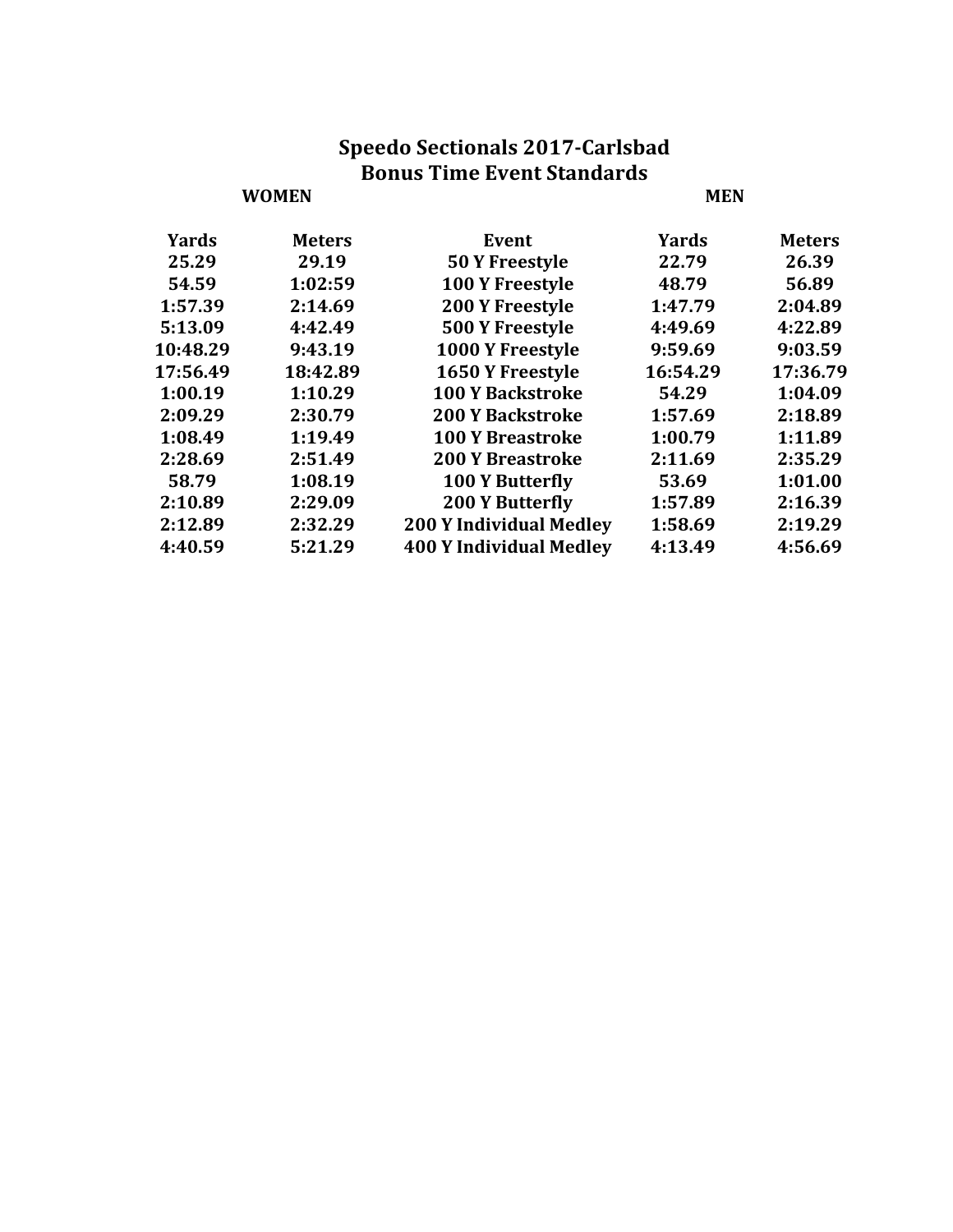| Speedo Sectionals 2017 - Carlsbad California-Nevada December Championship     |  |
|-------------------------------------------------------------------------------|--|
| March 2-5 <sup>th</sup> , 2017<br>Carlsbad, CA                                |  |
| <b>Team Information Sheet</b>                                                 |  |
|                                                                               |  |
|                                                                               |  |
|                                                                               |  |
|                                                                               |  |
|                                                                               |  |
|                                                                               |  |
|                                                                               |  |
|                                                                               |  |
|                                                                               |  |
|                                                                               |  |
| Where is team staying in Southern California:                                 |  |
|                                                                               |  |
|                                                                               |  |
|                                                                               |  |
| Total number of 2017 USA-Swimming Certified Coaches in attendance: __________ |  |

# Please complete this form and submit it with your entries.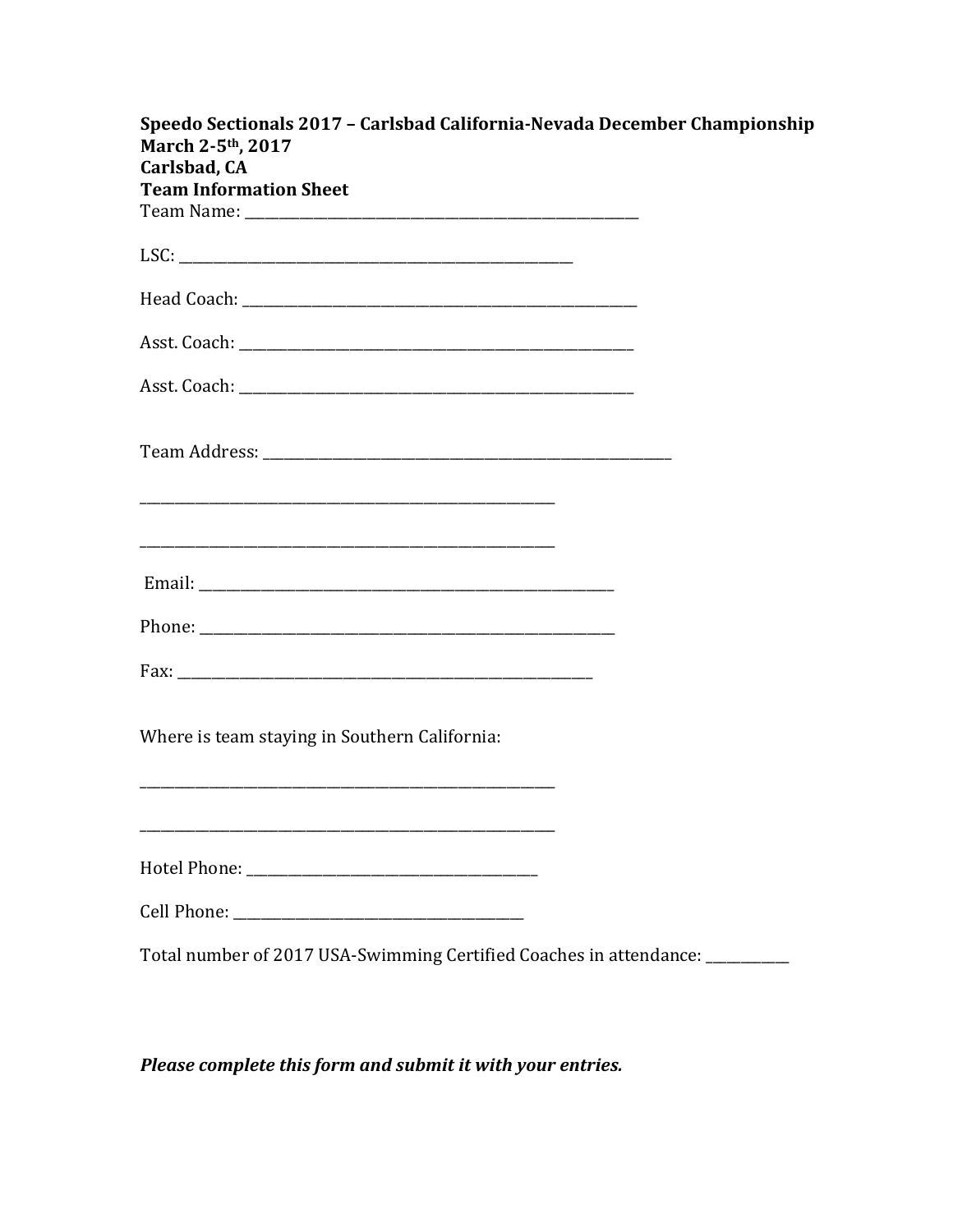### **Speedo Sectionals 2017– Carlsbad California-Nevada March Championship Relay Entry & Proof of Time**

CLUB: \_\_\_\_\_\_\_\_\_\_\_\_\_\_\_\_\_\_\_\_\_\_\_\_\_\_\_\_\_\_\_\_\_\_\_\_\_ USA-Swimming Code: \_\_\_\_\_\_\_\_\_

For each relay team listed, list the qualifying time that can be proven for each team, team time or aggregate, and the swimmers' names and times. The named swimmers may be "relay only" members. A swimmer may be listed once per relay event. Any swimmer listed on the Official Team Entry may compete on any entered relay team. An aggregate relay entry time must include the individual times of all four swimmers. Reminder: Relay-only swimmers MUST be included in the team electronic entry file; relay- only swimmers may NOT be deck-entered.

### **Event 11 · Women's 400Yard Medley Relay – Friday, March 2 Time Standards: 4:06.29 Y/4:39.69 M**

Relay A Entry Time \_\_\_\_\_\_\_\_\_ 1. \_\_\_\_\_\_\_\_\_\_\_\_\_\_\_\_\_\_\_\_\_\_\_\_\_\_\_\_\_\_\_\_\_\_\_ 2. \_\_\_\_\_\_\_\_\_\_\_\_\_\_\_\_\_\_\_\_\_\_\_\_\_\_\_\_\_\_\_\_\_\_\_ 3. \_\_\_\_\_\_\_\_\_\_\_\_\_\_\_\_\_\_\_\_\_\_\_\_\_\_\_\_\_\_\_\_\_\_\_ 4. \_\_\_\_\_\_\_\_\_\_\_\_\_\_\_\_\_\_\_\_\_\_\_\_\_\_\_\_\_\_\_\_\_\_\_ Relay B Entry Time \_\_\_\_\_\_\_\_ 1. \_\_\_\_\_\_\_\_\_\_\_\_\_\_\_\_\_\_\_\_\_\_\_\_\_\_\_\_\_\_\_\_\_\_\_ 2. \_\_\_\_\_\_\_\_\_\_\_\_\_\_\_\_\_\_\_\_\_\_\_\_\_\_\_\_\_\_\_\_\_\_\_  $3.$   $4.$   $4.$   $4.$ Event 12 - Men's 400Yard Medley Relay - Friday, March 2 *Time Standards: 3:40.69 Y/4:11.39 M* Relay A Entry Time \_\_\_\_\_\_\_\_  $1.$   $2.$   $2.$   $3.$   $4.$ 3. \_\_\_\_\_\_\_\_\_\_\_\_\_\_\_\_\_\_\_\_\_\_\_\_\_\_\_\_\_\_\_\_\_\_\_ 4. \_\_\_\_\_\_\_\_\_\_\_\_\_\_\_\_\_\_\_\_\_\_\_\_\_\_\_\_\_\_\_\_\_\_\_ Relay B Entry Time 1. \_\_\_\_\_\_\_\_\_\_\_\_\_\_\_\_\_\_\_\_\_\_\_\_\_\_\_\_\_\_\_\_\_\_\_ 2. \_\_\_\_\_\_\_\_\_\_\_\_\_\_\_\_\_\_\_\_\_\_\_\_\_\_\_\_\_\_\_\_\_\_\_  $3. \t\t 4.$ **Event 23 - Women's 800 Yard Freestyle Relay – Saturday, March 3** *Time Standards 7:58.49 Y/9:03.89 M*  Relay A Entry Time \_\_\_\_\_\_\_\_ 1. \_\_\_\_\_\_\_\_\_\_\_\_\_\_\_\_\_\_\_\_\_\_\_\_\_\_\_\_\_\_\_\_\_\_\_ 2. \_\_\_\_\_\_\_\_\_\_\_\_\_\_\_\_\_\_\_\_\_\_\_\_\_\_\_\_\_\_\_\_\_\_\_ 3. \_\_\_\_\_\_\_\_\_\_\_\_\_\_\_\_\_\_\_\_\_\_\_\_\_\_\_\_\_\_\_\_\_\_\_ 4. \_\_\_\_\_\_\_\_\_\_\_\_\_\_\_\_\_\_\_\_\_\_\_\_\_\_\_\_\_\_\_\_\_\_\_ Relay B Entry Time \_\_\_\_\_\_\_\_ 1. \_\_\_\_\_\_\_\_\_\_\_\_\_\_\_\_\_\_\_\_\_\_\_\_\_\_\_\_\_\_\_\_\_\_\_ 2. \_\_\_\_\_\_\_\_\_\_\_\_\_\_\_\_\_\_\_\_\_\_\_\_\_\_\_\_\_\_\_\_\_\_\_ 3. \_\_\_\_\_\_\_\_\_\_\_\_\_\_\_\_\_\_\_\_\_\_\_\_\_\_\_\_\_\_\_\_\_\_\_ 4. \_\_\_\_\_\_\_\_\_\_\_\_\_\_\_\_\_\_\_\_\_\_\_\_\_\_\_\_\_\_\_\_\_\_\_ Event 24 - Men's 800 Yard Freestyle Relay - Saturday, March 3 *Time Standards: 7:15.69 Y/8:16.09 M*  Relay A Entry Time \_\_\_\_\_\_\_\_ 1. \_\_\_\_\_\_\_\_\_\_\_\_\_\_\_\_\_\_\_\_\_\_\_\_\_\_\_\_\_\_\_\_\_\_\_ 2. \_\_\_\_\_\_\_\_\_\_\_\_\_\_\_\_\_\_\_\_\_\_\_\_\_\_\_\_\_\_\_\_\_\_\_  $\overline{3.}$   $\overline{1.}$   $\overline{2.}$   $\overline{4.}$   $\overline{4.}$   $\overline{4.}$   $\overline{4.}$   $\overline{4.}$   $\overline{4.}$   $\overline{4.}$   $\overline{4.}$   $\overline{4.}$   $\overline{4.}$   $\overline{4.}$   $\overline{4.}$   $\overline{4.}$   $\overline{4.}$   $\overline{4.}$   $\overline{4.}$   $\overline{4.}$   $\overline{4.}$   $\overline{4.}$  Relay B Entry Time \_\_\_\_\_\_\_\_ 1. \_\_\_\_\_\_\_\_\_\_\_\_\_\_\_\_\_\_\_\_\_\_\_\_\_\_\_\_\_\_\_\_\_\_\_ 2. \_\_\_\_\_\_\_\_\_\_\_\_\_\_\_\_\_\_\_\_\_\_\_\_\_\_\_\_\_\_\_\_\_\_\_ 3. \_\_\_\_\_\_\_\_\_\_\_\_\_\_\_\_\_\_\_\_\_\_\_\_\_\_\_\_\_\_\_\_\_\_\_ 4. \_\_\_\_\_\_\_\_\_\_\_\_\_\_\_\_\_\_\_\_\_\_\_\_\_\_\_\_\_\_\_\_\_\_\_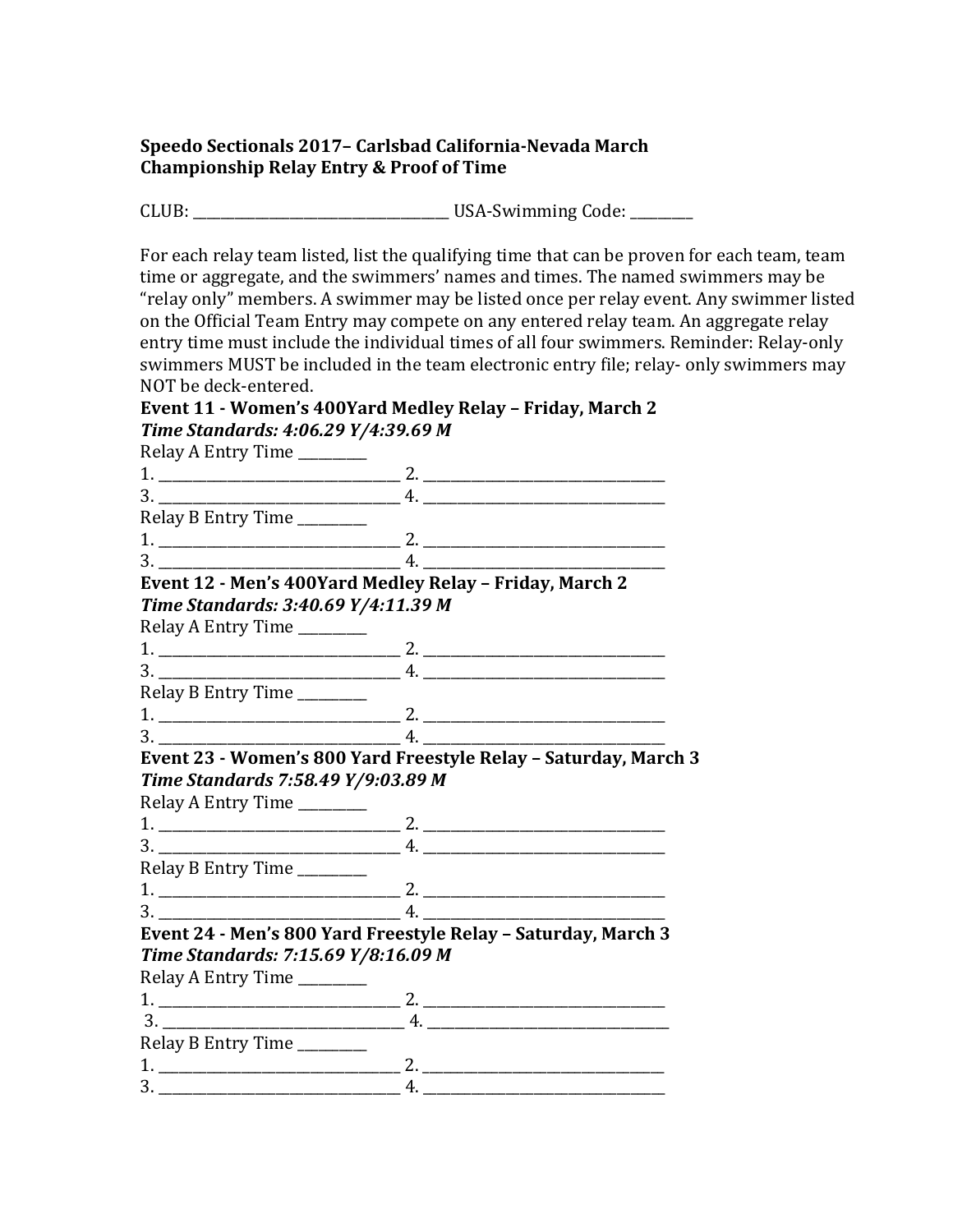# Event 33 - Women's 400 Yard Freestyle Relay - Sunday, March 5<br>Time Standards: 3:41.09 Y/4:10.89 M

Relay A Entry Time

| 3                                    |                                                             |
|--------------------------------------|-------------------------------------------------------------|
| Relay B Entry Time                   |                                                             |
|                                      | $1.$ $2.$ $2.$                                              |
|                                      |                                                             |
|                                      | Event 34 - Men's 400 Yard Freestyle Relay - Sunday, March 5 |
| Time Standards: 3:19.69 Y/3:47.949 M |                                                             |
| Relay A Entry Time                   |                                                             |
|                                      |                                                             |
|                                      |                                                             |
| Relay B Entry Time                   |                                                             |
|                                      |                                                             |
|                                      |                                                             |